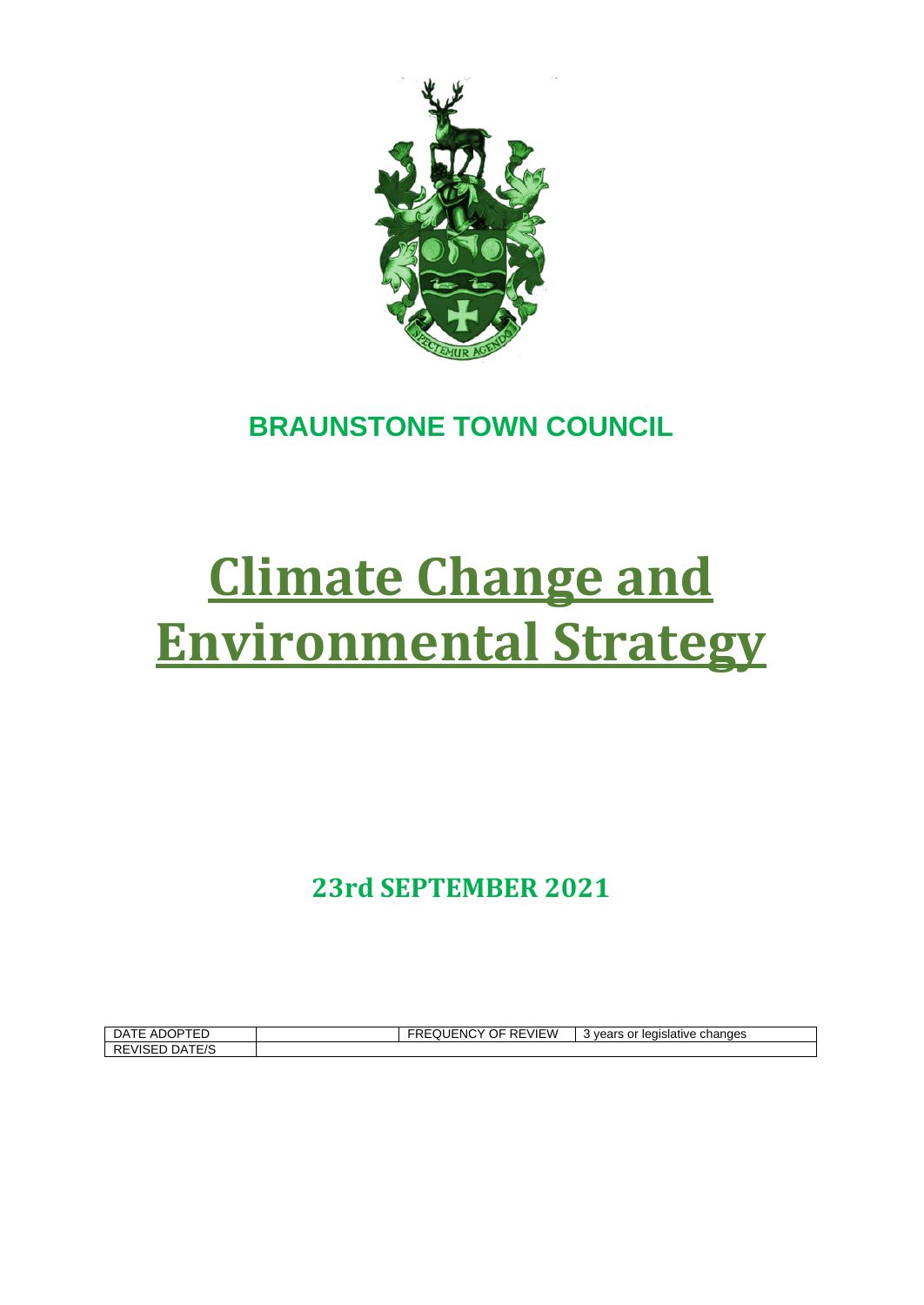#### **BRAUNSTONE TOWN COUNCIL**

#### **Climate Change and Environmental Strategy**

#### *C O N T E N T S*

#### **Chapter Chapter Chapter Chapter Chapter Chapter Chapter Chapter Chapter Chapter Chapter Chapter Chapter Chapter Chapter Chapter Chapter Chapter Chapter Chapter Chapter Chapter Chapter Chapter Chapter Chapter Chapter Chapt**

| 3. CORPORATE ACTIVITIES OF BRAUNSTONE TOWN COUNCIL 5 |  |
|------------------------------------------------------|--|
|                                                      |  |
|                                                      |  |
|                                                      |  |
|                                                      |  |
|                                                      |  |
|                                                      |  |
|                                                      |  |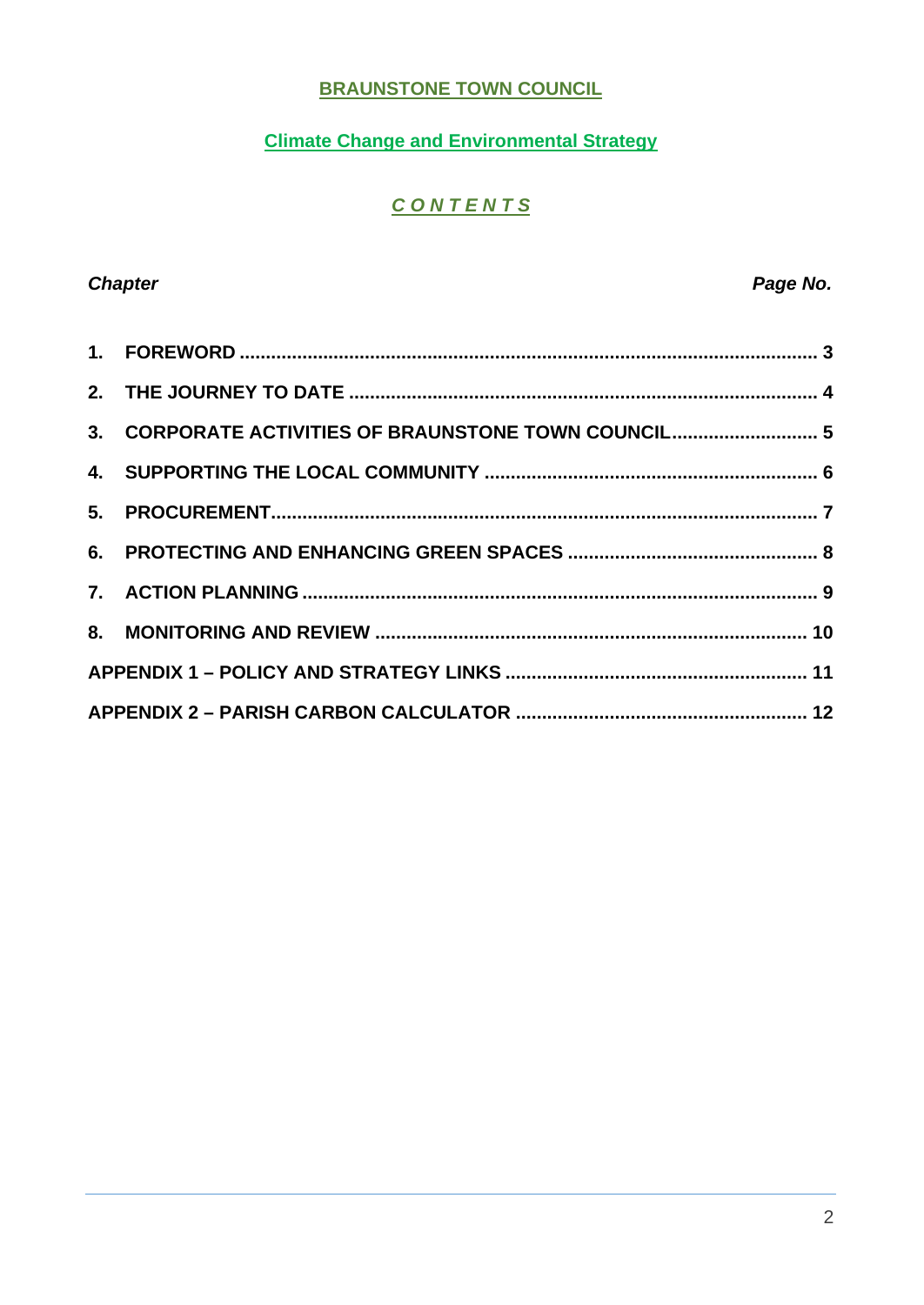#### <span id="page-2-0"></span>**1. FOREWORD**

#### From the Leader of Braunstone Town Council

Human influence on climate has been the dominant cause of observed warming since the mid-20th century. Global temperatures have already increased by  $1^\circ$  Celsius from pre-industrial levels. Atmospheric CO2 levels are above 400 parts per million (ppm). This far exceeds the 350 ppm deemed to be a safe level for humanity.

The Intergovernmental Panel on Climate Change (IPCC) Special Report on Global Warming of 1.5°C, published in 2018, describes the enormous harm that a 2°C rise is likely to cause compared to a 1.5°C rise. The report informs us that limiting Global Warming to 1.5°C may still be possible with ambitious action from national and subnational authorities, civil society, the private sector and local communities.

The UK has, at international level, signed into the Paris Accord 2015 and to the commitments agreed in 2018 at the Conference of Parties to the UN Framework Convention on Climate Change (COP24) which amongst other things recognise the need to limit by 2030 temperature rises to between 1.5° C and 2° C above the internationally recognised preindustrial baseline. As a consequence the UK has set targets into law under the Climate Change Act 2008.

Braunstone Town and the surrounding area have experienced the impact of climate change, such as increased flooding, in recent years. Individuals cannot be expected to make the required changes on their own. Nations and society need to change their sources of energy, laws, taxation policies and infrastructure to make low carbon living easier and the new norm.

A 'Climate Emergency' has been declared and we all have a part to play.

This Climate Change and Environmental Strategy sets out the framework for Braunstone Town Council to deliver its pledge to make its activities carbon neutral and embed climate and environmental awareness in its decision making.

The Strategy also provides the framework for the Town Council to:

- promote and encourage awareness and action on climate change, environmental protection and recycling by local residents, businesses and community organisations;
- put climate change at the heart of its procurement policies including moving to the use of renewable energy sources for its activities and encourage its customers and suppliers to do likewise; and
- protect and enhance the town's Green spaces, promote and encourage tree planting, and seek to increase and enrich biodiversity.

*Councillor Nick Brown Leader of Braunstone Town Council*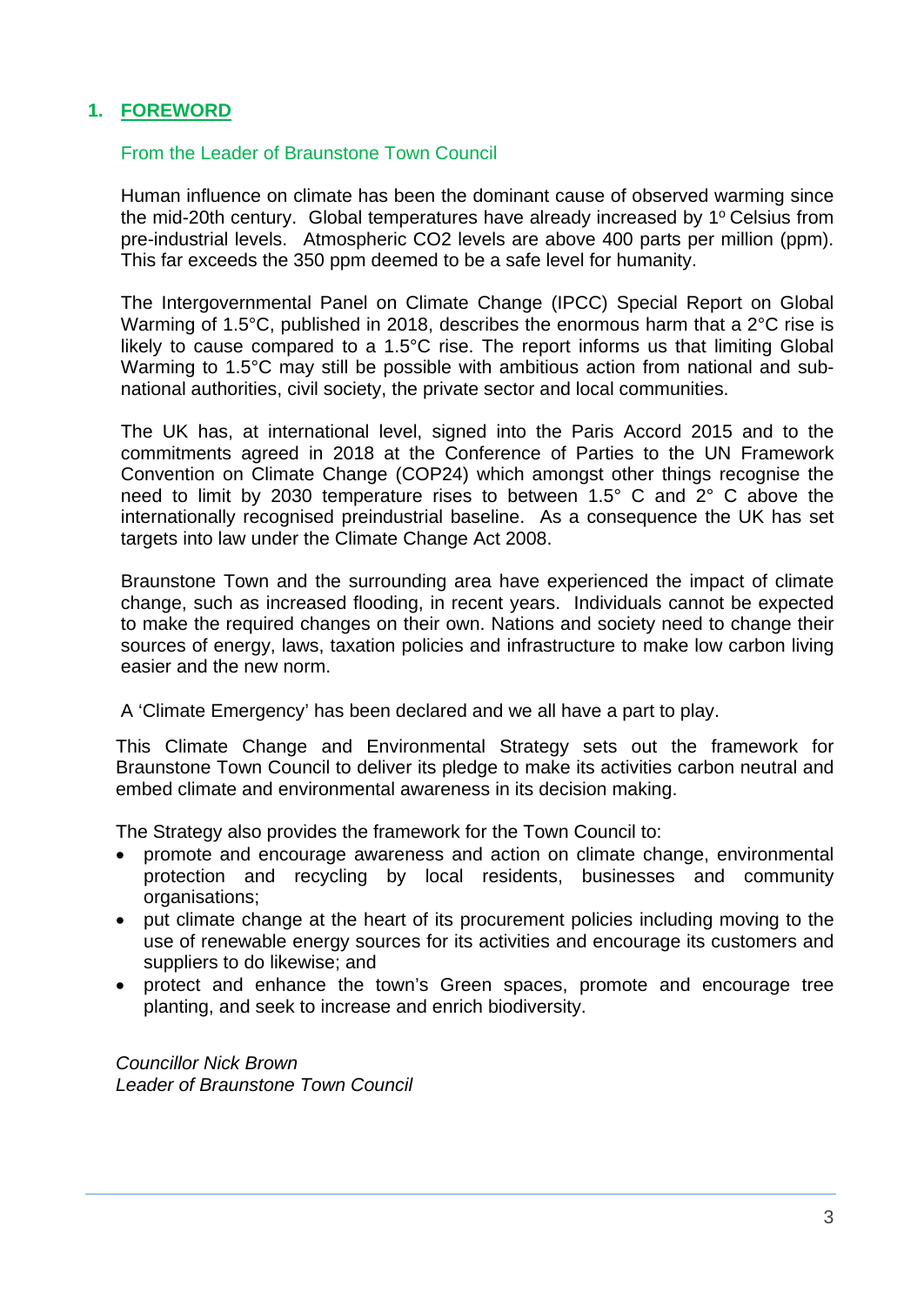#### <span id="page-3-0"></span>**2. THE JOURNEY TO DATE**

Due to the nature of the Climate crisis, it is vitally important that the Town Council focuses its efforts and has a clear deliverable plan to respond. This Strategy provides that focus, recognising the Council already has a track record of delivering on the environment and therefore is able to build upon our achievements to date.

- 1. Rainwater harvesting reducing surface water run-off and reducing demand for treated clean water; used at:
	- Thorpe Astley Community Centre to supply water to the toilets, and
	- Shakespeare Park Pavilion to supply water to the toilets and irrigation for the bowling green.
- 2. LED Lighting use 70 to 80% less energy compared to traditional incandescents, the Town Council has installed LED lighting at:
	- Braunstone Civic Centre (including car park)
	- Thorpe Astley Community Centre (including car park)
	- Shakespeare Park Pavilion (including car park)
	- Mossdale Meadows Parks Depot
	- Thorpe Astley Park
	- Franklin Park
- 3. Photovoltaic (PV) Panels harness the sun's natural power and convert it into electricity reducing the amount of electricity needed from the national grid; PV Panels have been installed at:
	- Shakespeare Park Pavilion
- 4. Bonded rubber mulch is a durable long lasting playground safety surface that is made from recycled rubber; Braunstone Town Council has installed these surfaces at:
	- Holmfield Park
	- Franklin Park

the proposals for the refurbishment of Shakespeare Park Play area also include all safety surfaces being bonded rubber mulch; and as existing wet pour surfaces wear out, they are replaced with bonded rubber mulch.

- 5. Action on the climate and the environment is everyone's responsibility; however, it is important to ensure that as a Council we provide for both leadership and delivery:
	- the Council's Resources and Facilities Manager acts as the Council's Officer Energy Champion and raises awareness of energy efficiency and sustainable energy issues; and ensures we work towards increasing the Council's organisational energy performance and reducing our consumption of energy;
	- the Council's Communications and Events Officer is responsible for setting up, delivering and administering community initiatives in accordance with the Council's priorities and objectives.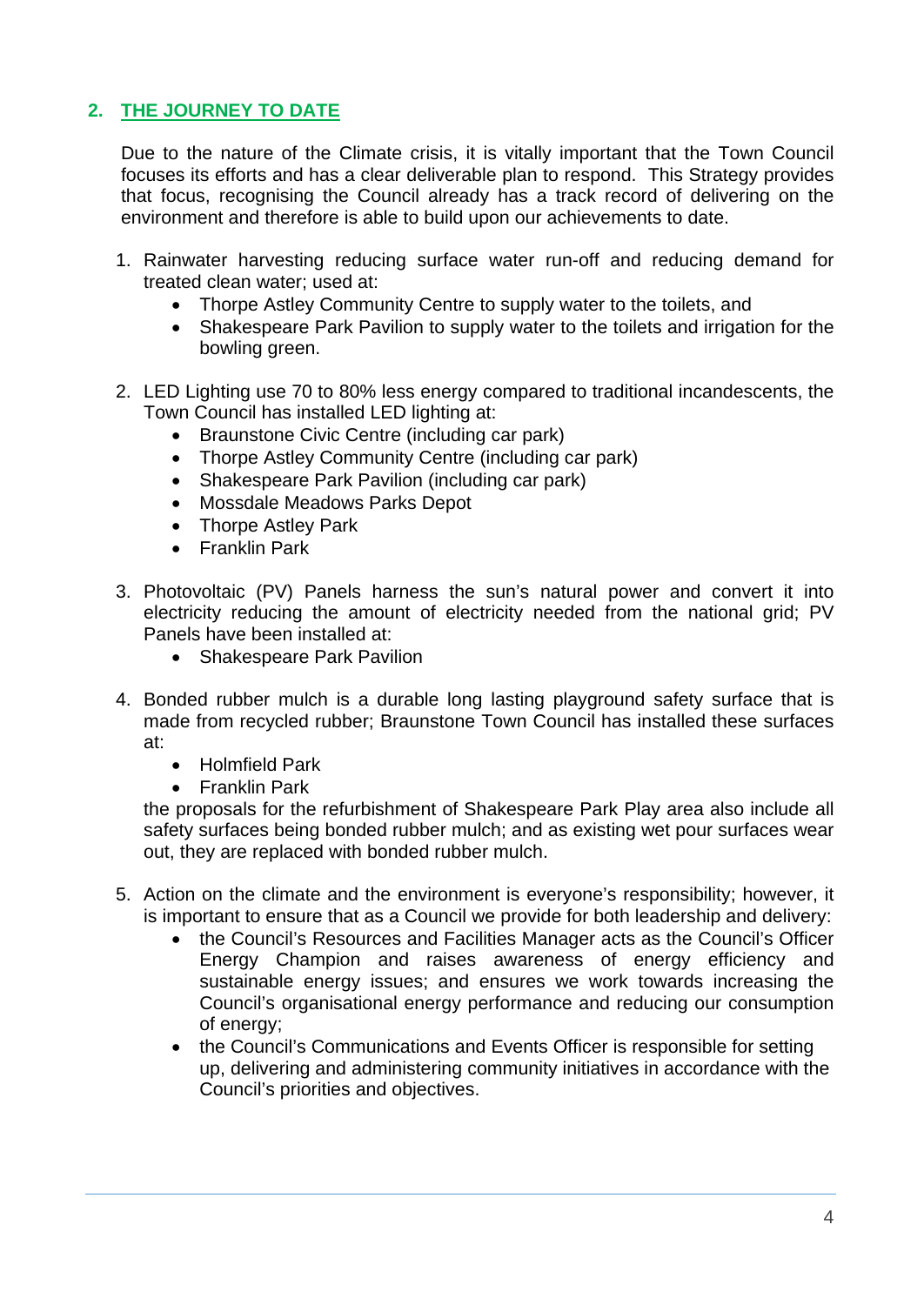#### <span id="page-4-0"></span>**3. CORPORATE ACTIVITIES OF BRAUNSTONE TOWN COUNCIL**

#### **OBJECTIVE: To make the activities of Braunstone Town Council carbon neutral by 2030 by embedding climate and environmental awareness in all our decision making.**

Being "carbon neutral" means that through its activities, the Council will emit no more than the same amount of carbon dioxide into the atmosphere that it removes by some other means.

The Council's activities are all its services, operations and corporate governance; and includes the people whose role it is undertake those activities, be they Councillors, staff or volunteers. The baseline footprint encompasses the entire value chain, including purchased goods and services, commuter mileage and leased assets.

To ensure that the Council becomes carbon neutral by 2030, we will:

- (a) commission a carbon audit of our activities to provide both data on the Council's carbon footprint along with recommended actions to reduce our carbon footprint;
- (b) prioritise Capital Plan Projects, which wholly or significantly deliver towards achieving this objective;
- (c) ensure that our resources (finance and people) are prioritised to delivering actions identified by the audit;
- (d) undertake an annual review of progress;
- (e) recommission the audit in 2024 and 2027 to ensure that all possible actions are being taken and that new and emerging technologies and approaches are utilised;
- (f) prioritise emission reduction initiatives, where emission reduction is not practical then removal, and then offsetting, will be considered as alternatives;
- (g) identifying measures to increase opportunities and the effectiveness of remote working for both staff and councillors;
- (h) continue to reduce our waste and recycle more;
- (i) developing an on-going programme of investment in energy efficiency, carbon reduction, removal and offset initiatives beyond 2030.

The ultimate aim of Braunstone Town Council will be to reach "net-zero" by 2050. "Net-zero" means that through our activities, the Council will emit no carbon dioxide into the atmosphere. This is an ambitious target, but it is critical to ensuring that we protect our environment for future generations.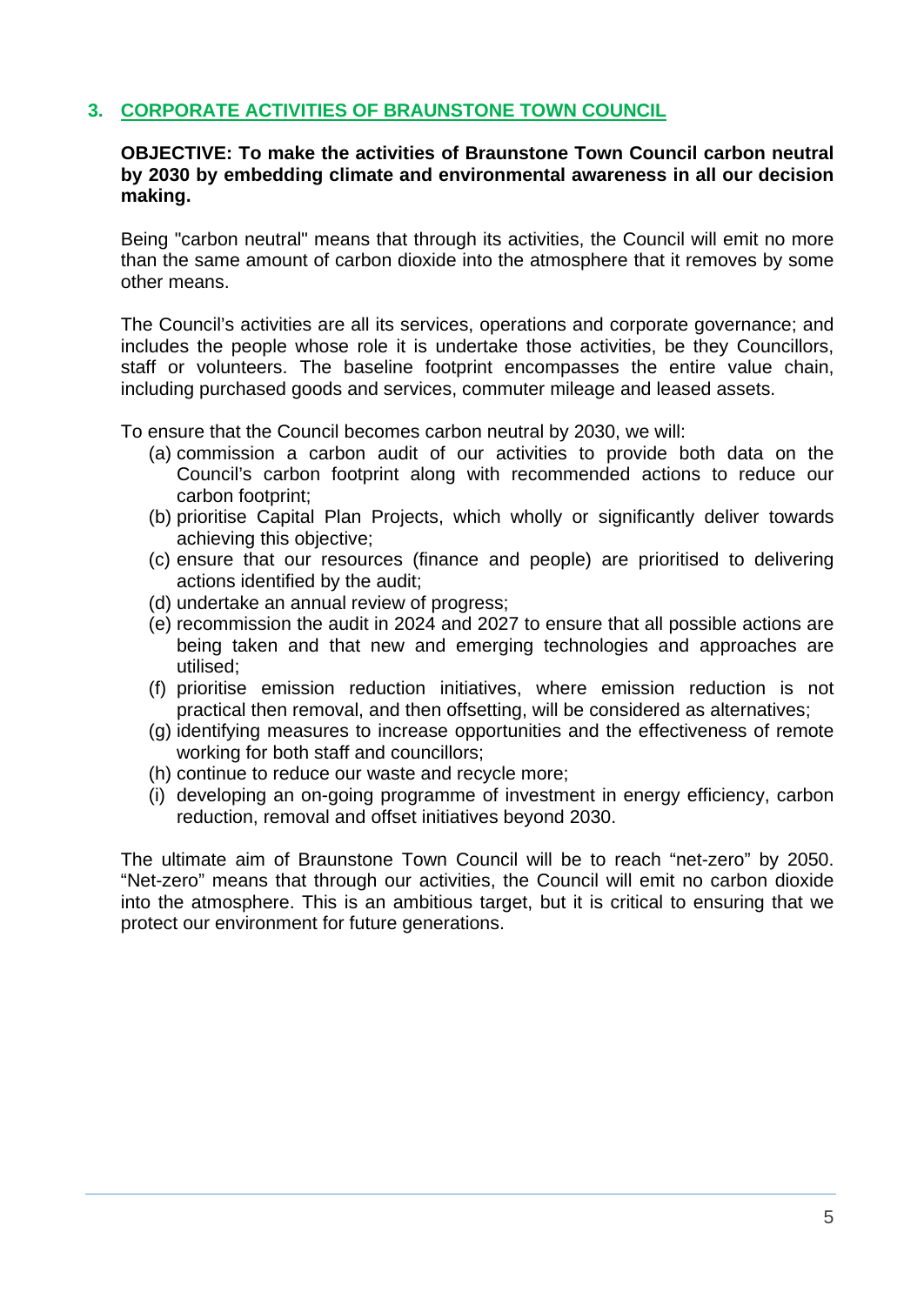#### <span id="page-5-0"></span>**4. SUPPORTING THE LOCAL COMMUNITY**

#### **OBJECTIVE: Promote and encourage awareness and action on climate change, environmental protection and recycling by local residents, businesses and community organisations.**

Braunstone Town Council actively supports the objective of Blaby District Council and Leicestershire County Council for the Town, District and County to become carbon neutral no later than 2050.

Being "carbon neutral" means that the carbon dioxide emitted by all the activities in the community, be they individual, domestic, commercial, industrial or transport related, are removed by some other means.

The Council will seek to provide leadership at a local level, including in partnership with the principal Councils (including the City Council) and other organisations, to support our community to respond to the climate change agenda; this includes:

- (a) raising awareness of and promoting "local"; be it local businesses and retail or local producers;
- (b) raising awareness of existing cycling and walking routes around the Town, particularly to community facilities, leisure facilities, employment locations, schools and neighbourhood parades;
- (c) supporting and facilitating initiatives to improve cycling and walking routes in order to provide sustainable transport connections between the various communities, facilities and services in our Town and also between the Town and the City Centre, Fosse Park, railway stations, bus stations and other surrounding retail and employment areas;
- (d) support and promote initiatives to improve air quality, recognising the importance of also preventing a deterioration in air quality in the context of the new developments at Lubbesthorpe and in and around the Motorway Retail and Employment Area;
- (e) supporting and promoting initiatives which help residents make sustainable life style choices; such as using low or zero carbon energy and transport,
- (f) support and promote efforts by the principal Councils for the Town to reduce its waste and recycle more; and
- (g) provide opportunities for residents to recycle more of their waste when visiting the Town's parks & open spaces and community facilities and work with the District Council to increase provision across the Town.

The long term aim will be for Braunstone Town to reach "net-zero". "Net-zero" means that all activities in the Town emit no carbon dioxide into the atmosphere.

In the medium term the Town Council will need to assess where and how its residents access services, employment and education. The Town Council will need to work with the District and County Council's, as well as with the City Council, to either ensure this can be accessed by sustainable transport or alternatively can be provided for in the community.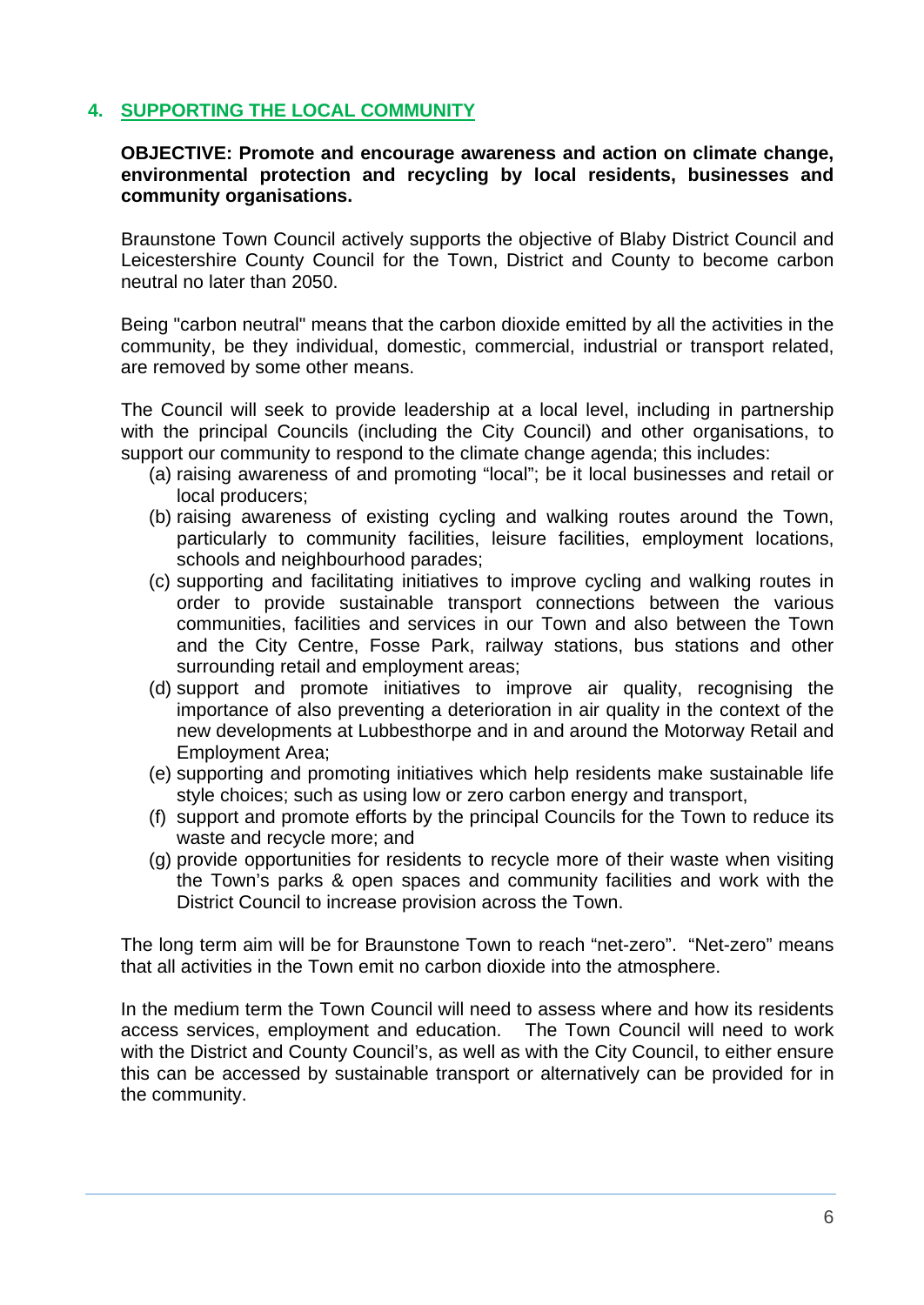#### <span id="page-6-0"></span>**5. PROCUREMENT**

#### **OBJECTIVE: Put climate change at the heart of our procurement policies including moving to the use of renewable energy sources for its activities and encourage its customers and suppliers to do likewise.**

The Organisation for Economic Co-operation and Development (OECD) background paper "The Role of Public Procurement in Low-carbon Innovation" for the 33rd Round Table on Sustainable Development (12-13 April 2016) identifies that public procurement expenditures amount to 13% of OECD countries' gross domestic products. The report states that "no occasion should be missed to guide public procurement expenditures towards efficient low-carbon choices in products, services and public works". The report sets out how government spending decisions are important for the emergence and diffusion of new products and services.

The Council's aim will be to reduce dependence on resources; then to source low carbon and environmentally sustainable resources.

The Council's Sustainable Procurement Objectives will be to:

- (a) initially prioritise implementation for new contracts and suppliers;
- (b) reduce our energy use and increase our energy efficiency;
- (c) reduce dependence on chemicals;
- (d) reduce dependence on carbon technology;
- (e) meet more of our own energy needs, for example through installation of new technologies such as PV Panels, reducing dependence upon the national grid;
- (f) obtain best value in terms of all costs when sourcing energy suppliers; this means balancing financial cost with the cost to the environment and the planet;
- (g) critically assess the short term, medium term and long term benefits of procuring new technologies;
- (h) source the provision of goods, services and works "locally" where possible;
- (i) use suppliers who source their products or goods "locally";
- (j) use "fairly" traded products; and
- (k) require the submission of an environmental statement when inviting tenders for the provision of goods, services and works in order to assess the overall impact on the environment in terms of carbon and waste.

The Council will commission a carbon audit of our activities to provide both data on the Council's carbon footprint, including that of its supply chains, along with recommended actions to reduce our carbon footprint. This report will inform the Council's procurement action plan, which will prioritise the products, services and works to be procured, based on the medium and long term impact of reducing the Council's carbon footprint and protecting the environment.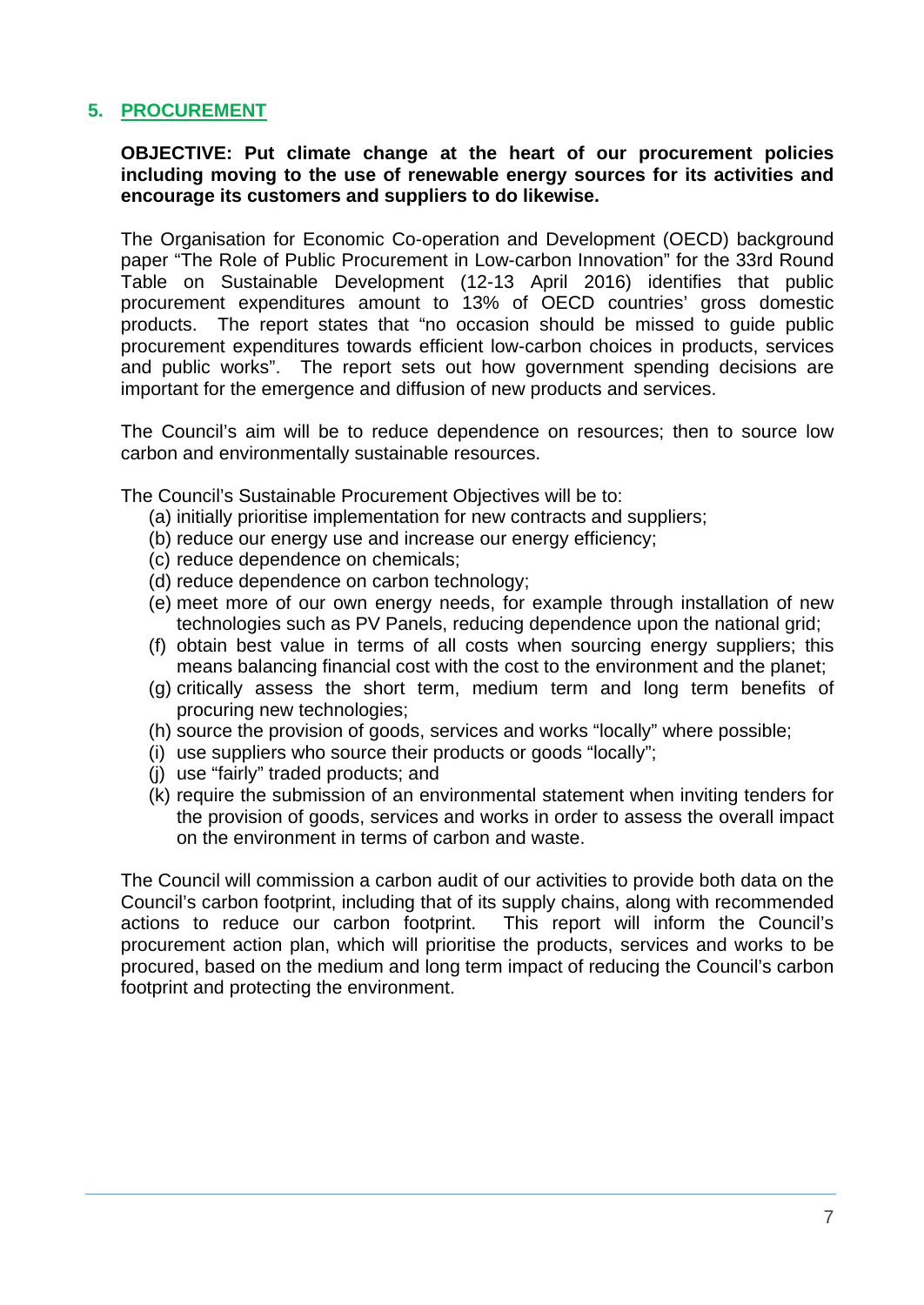#### <span id="page-7-0"></span>**6. PROTECTING AND ENHANCING GREEN SPACES**

#### **OBJECTIVE: To protect and enhance the town's Green spaces, promote and encourage tree planting, and seek to increase and enrich biodiversity.**

The Town Council is responsible for most of the Town's Parks and Open Spaces. These urban green spaces not only provide for sport, recreation and play but also for an enriched natural environment protecting the Town from and mitigating the effects of climate change and air pollution.

The Council will:

- (a) help fight pollution and climate change by planting trees on our parks;
- (b) produce an Environment and Biodiversity Strategy for our Parks and Open Spaces, which will set out the Council's approach to tree planting and maintenance, along with the Council's commitment to enhancing and enriching biodiversity;
- (c) reuse more of the waste generated from the maintenance of our parks and open spaces (e.g. tree and hedge clippings and grass cuttings) to enhance the biodiversity and environmental aspects of our parks and open spaces;
- (d) where we cannot reuse the waste ourselves, develop arrangements where the waste could be reused by others, composted or recycled;
- (e) identify measures for the management of our land and assets, which reduce the likelihood of flooding and provide for a rolling programme of water course maintenance as part of the annual winter works programme;
- (f) encourage the involvement of local residents, particularly young people and schools, in projects and initiatives to enhance the natural environment; and
- (g) source materials, including play equipment, which is durable and long lasting, made from sustainable sources and compliments the natural environment.

In the medium term the Council will consider reviewing access to and provision of green space across the Town. In the long term the Council, in partnership with the District and County Councils, will need to develop plans to enhance the built environment across the Town, including tree planting, protecting hedgerows and encouraging wild flower and biodiversity.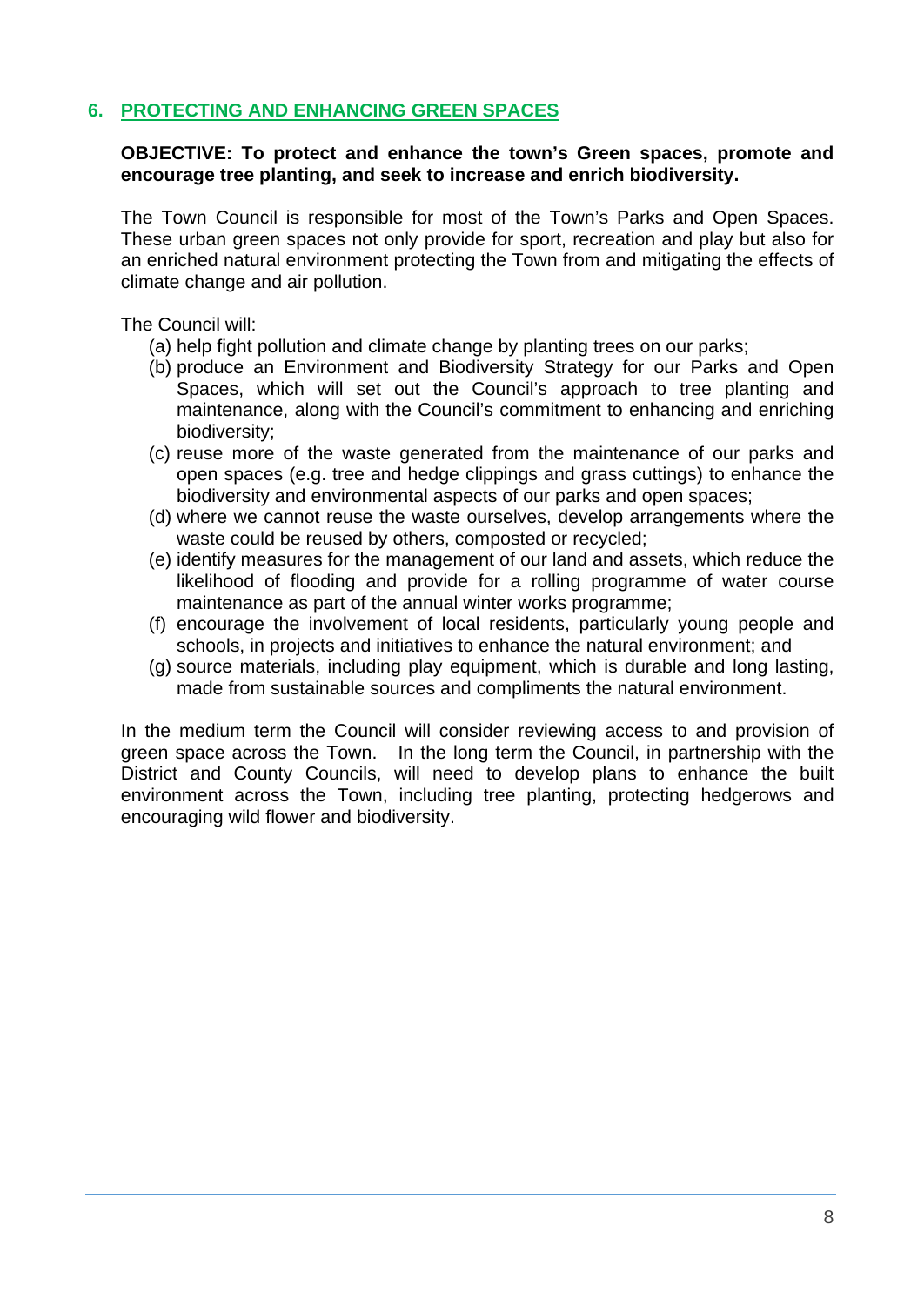#### <span id="page-8-0"></span>**7. ACTION PLANNING**

Underpinning this strategy is the need to take action. The Council will need to consider the deliverability of each identified action and its impact, along with available resources, when deciding which actions will be a priority.

Upon adoption of this Strategy, Policy & Resources Committee will develop and approve an annual action plan to deliver the Strategy's Objectives.

The Policy & Resources Committee will seek the input of the Council's Community Development Committee, Planning & Environment Committee and Citizens' Advisory Panel, particularly in respect of

- (a) Supporting the Local Community
- (b) Protecting and Enhancing Green Spaces.

In approving the annual action plan, Policy & Resources Committee may delegate responsibility for delivering and monitoring particular actions to either the Community Development Committee or the Planning & Environment Committee where the identified action falls within that Committee's Terms of Reference and delegated responsibility.

The Action Plan will set out:

- Nature of Action to be delivered:
- Reason for inclusion, i.e. why is it needed;
- Benefits to the Council and the Community;
- Resources Required;
- Potential Barriers to Delivery;
- Summary of steps and sub-actions required to deliver;
- Timescales for Delivery; short-term, medium-term, long-term; and
- Priority Level.

The Council's Management Team will allocate responsibility for delivery of the individual actions to the appropriate Manager, depending upon which Service will be primarily responsible for implementation.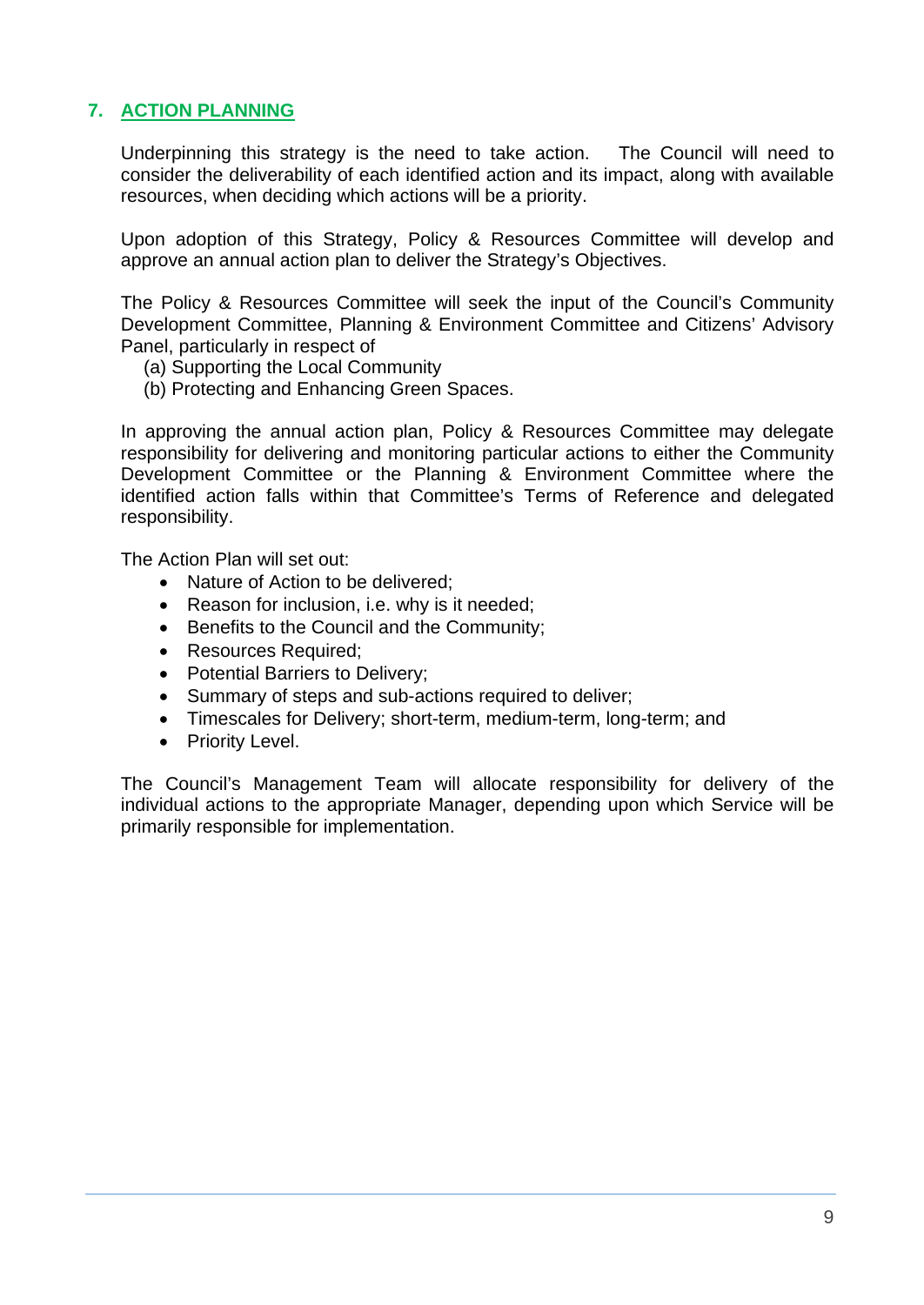#### <span id="page-9-0"></span>**8. MONITORING AND REVIEW**

Policy & Resources Committee is responsible for the development of this Climate Change and Environmental Strategy and ensuring adequate input from Councillors, Staff, Partners, Stakeholders and Residents.

The Strategy will form part of the Council's Strategic Policy approach alongside the Medium Term Priorities and Financial Planning process, informing the budget, Capital Plan and Council Priorities and Objectives; therefore, the Strategy will need to be adopted by the Full Council.

Most of the Council's policies are reviewed at least every three years with reviews earlier if there are legislative or other significant changes. It is intended that this Strategy will be adopted in 2021 and reviewed by Policy & Resources Committee at least every three years, which includes in 2024, 2027 and 2030. This is particularly important to ensure that the Council is on track to deliver its commitment for all its activities to be "carbon neutral" by 2030. Any proposed changes to the Strategy will be submitted to Full Council for consideration and adoption.

The Strategy is supported by an annual action planning process, which will include appropriate timescales for monitoring and review, depending upon the size and scale of the actions to be delivered.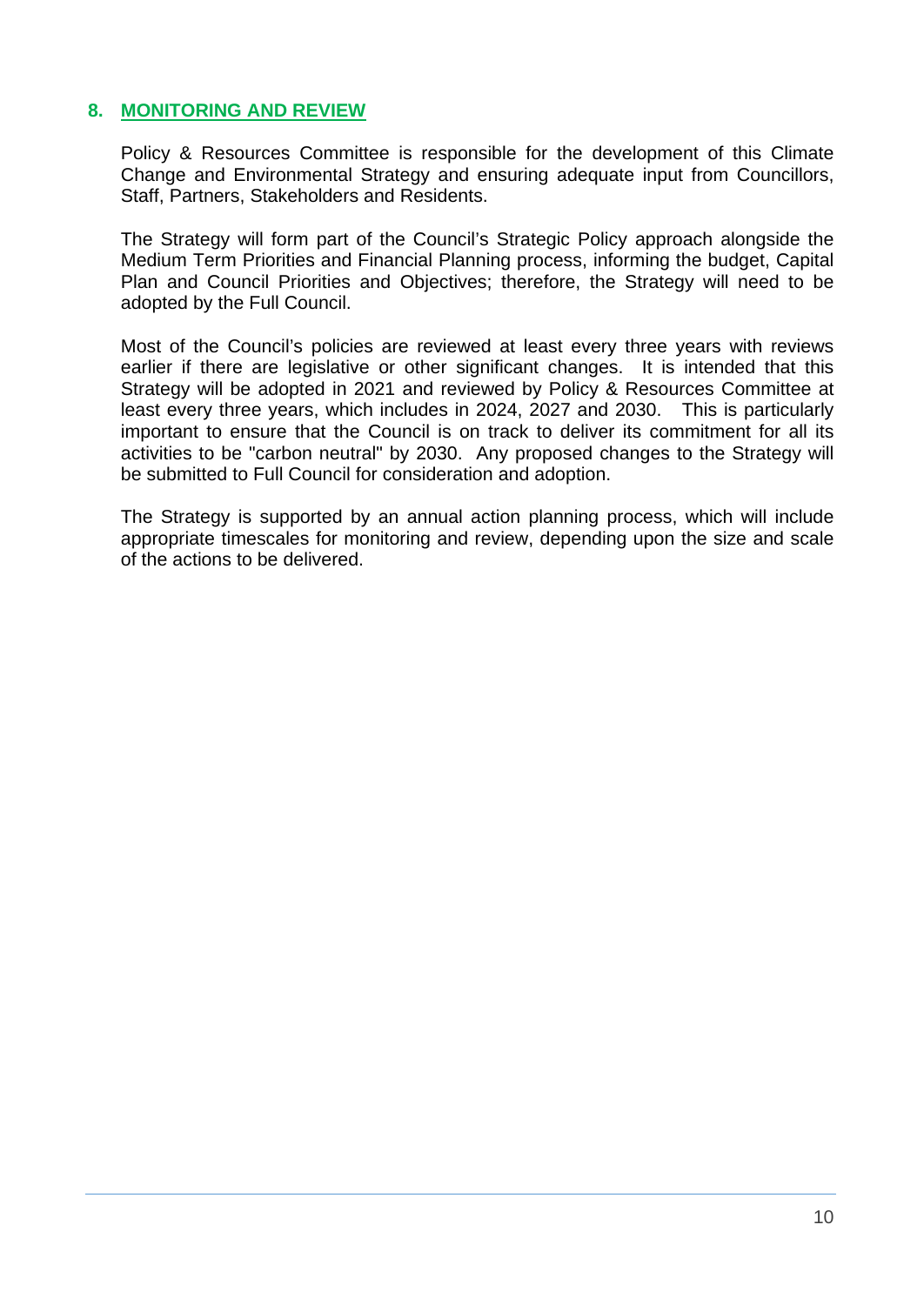#### <span id="page-10-0"></span>**APPENDIX 1 – Policy and Strategy Links**

This Strategy forms part of and compliments the Council's Strategic Policy Framework as a whole.

In particular, the Strategy will form the basis for delivering Aim 1 of the Council's Mission: *"to ensure that local services and the environment reach the highest possible standards*  within the resources available for citizens, visitors and those who work in Braunstone *Town"*.

The Strategy sets the overarching approach to deliver key priority 10, Responding to Climate Change: *"In recent years the impact of climate change has become increasingly visible and public awareness more widespread. During 2021/22, the Town Council will develop a Strategy and an Action Plan in order to address the impact of its own activities on the climate. In addition, the Town Council will seek to provide leadership, including in partnership with the principal Councils and other organisations, to support the community to respond to the climate change agenda"*.

The Strategy also compliments part of key priority 3 on Quality of Life Services *"The Town Council continues to provide and support important quality of life initiatives….. The Town Council also seeks to play its part on tackling climate change and poor air quality,*  recognising the *importance* of air quality in the context of the new Lubbesthorpe *development, which could result in an increase in air pollution in Blaby District……"*.

In addition the Strategy will shape the delivery of the following Service Objectives:

#### *Planning and Environment Objectives*

- 1. To ensure sustainable development, which meets the needs of the present generation without prejudicing the needs of future generations.
- 2. To improve the environment, in pursuit of which, objectives 3 to 7 below are contributors.
- 3. To seek high standards of design and construction within planning applications and to ensure all developments are consistent with environmental objectives.
- 5. To work with others to minimise the impact from:
	- (a) traffic; and
	- (b) air and light pollution.
- 8. To monitor the New Lubbesthorpe development and to respond to any implications of that development for the environment of the Town.

#### *Open Spaces & Parks Objectives*

- 1. To provide and maintain parks and open spaces to a high standard
- 4. To help fight pollution and climate change by planting trees on our parks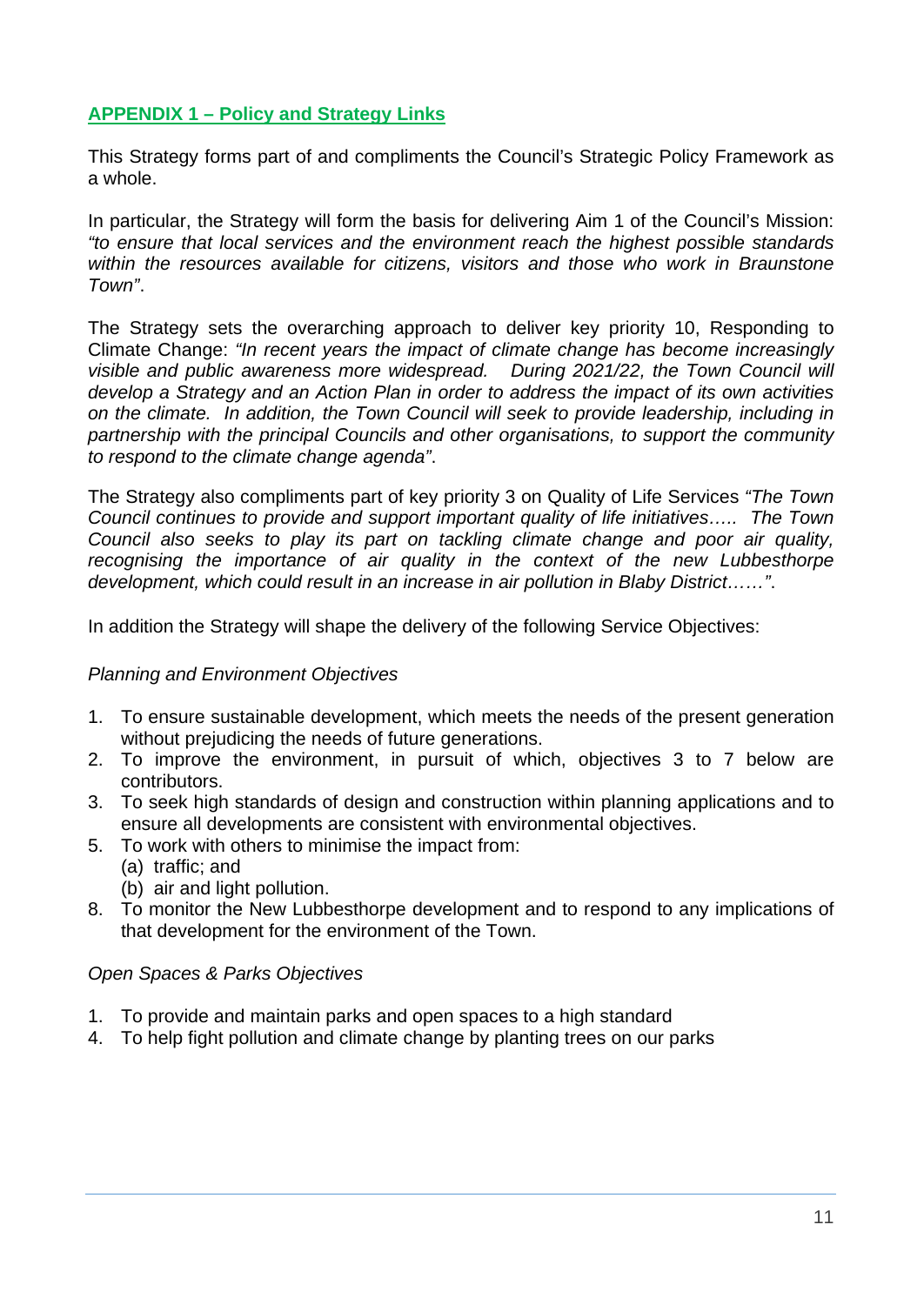### <span id="page-11-0"></span>**APPENDIX 2 – Parish Carbon Calculator**

Nottingham City Council and The Midlands Energy Hub have developed a carbon calculator specifically designed for Parish and Town Councils.

The Carbon Calculator can be found at:<https://impact-tool.org.uk/>

The Carbon Calculator has been designed for small communities so that parish and town councils can understand their main 'collective' sources of carbon emissions, which would then give the community a better idea of where to target their climate response efforts for the greatest impact.

#### Figure A – Territorial Footprint

| <b>National</b>                                |      | <b>Blaby District</b>                          |      | <b>Braunstone Parish</b>                       |          |
|------------------------------------------------|------|------------------------------------------------|------|------------------------------------------------|----------|
| 13.7t $CO2e*$                                  |      | 19.1t $CO2e*$                                  |      | 14.8t $CO2e*$                                  |          |
| per-household territorial<br>footprint (p.a.)  |      | per-household territorial<br>footprint (p.a.)  |      | per-household territorial<br>footprint (p.a.)  |          |
| <b>EMISSIONS BREAKDOWN (t CO<sub>2</sub>e)</b> |      | <b>EMISSIONS BREAKDOWN (t CO<sub>2</sub>e)</b> |      | <b>EMISSIONS BREAKDOWN (t CO<sub>2</sub>e)</b> |          |
| Road Transport                                 | 3.59 | Road Transport                                 | 8.84 | Road Transport                                 | 5.52     |
| Industrial and commercial                      | 3.43 | Housing                                        | 3.62 | Housing                                        | 3.39     |
| Housing                                        | 2.91 | Industrial and commercial                      | 2.67 | Industrial and commercial                      | 3.24     |
| Aviation                                       | 1.19 | Aviation                                       | 1.45 | Aviation                                       | 1.48     |
| Agriculture                                    | 0.84 | Agriculture                                    | 0.87 | Shipping                                       | 0.59     |
| Waste management                               | 0.77 | Shipping                                       | 0.58 | F-gases                                        | 0.49     |
| Shipping                                       | 0.47 | F-gases                                        | 0.47 | Agriculture                                    | 0.02     |
| F-gases                                        | 0.41 | Waste management                               | 0.43 | Waste management                               | 0.02     |
| Other Transport                                | 0.07 | Diesel fuelled railways                        | 0.09 | Other Transport                                | 0.01     |
| Diesel fuelled railways                        | 0.06 | Other Transport                                | 0.06 | Diesel fuelled railways                        | $\Omega$ |

\*CO2e stands for "carbon dioxide equivalent" and is a standard unit of measurement in carbon accounting. It expresses the impact of a number of different gases collectively as a common unit.

82% of the Town's carbon emissions are made up from Road Transport (37%), Housing (23%) and Industrial and commercial (22%).